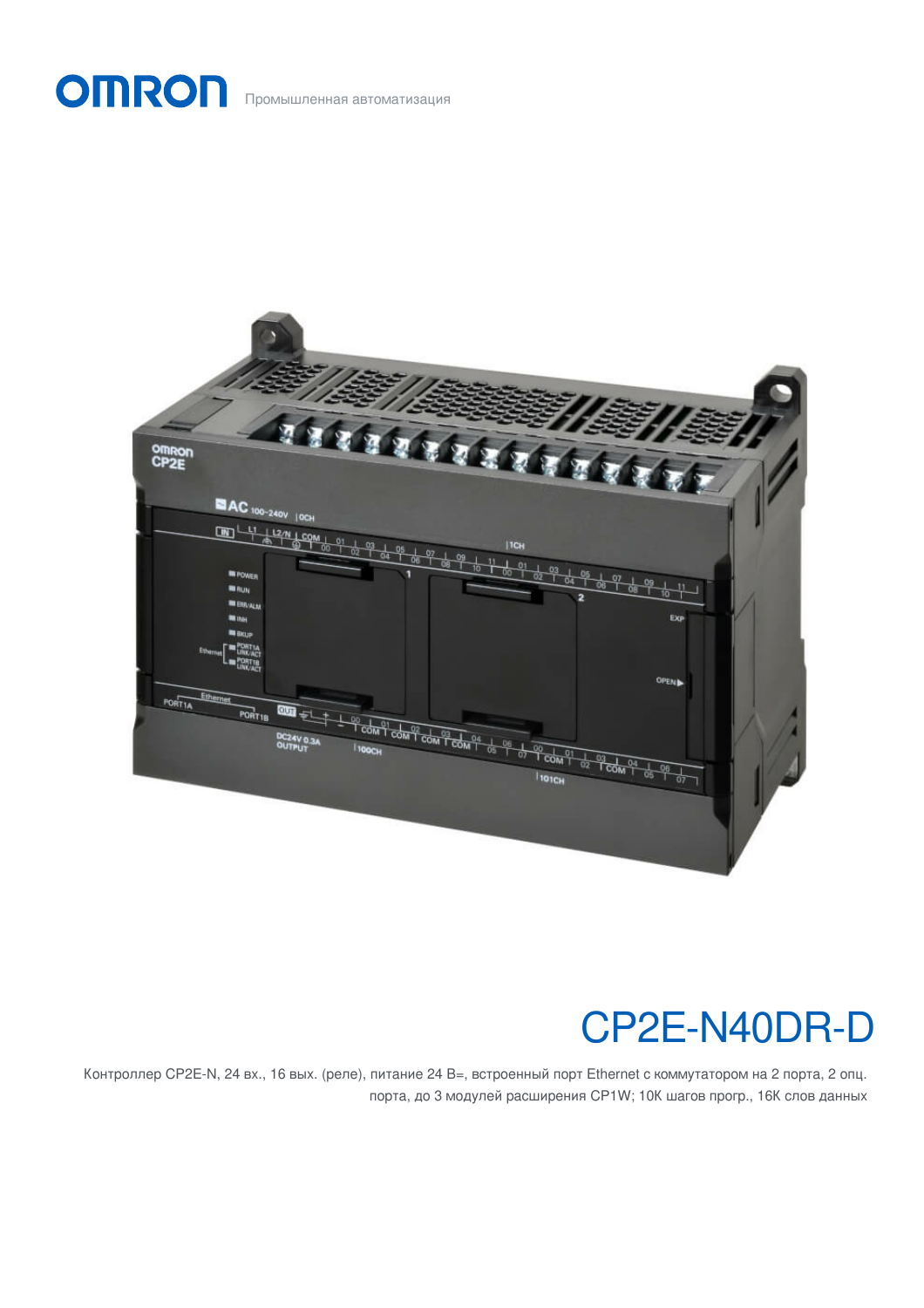### Технические характеристики

| Supply voltage type               | <b>DC</b>                                                                |
|-----------------------------------|--------------------------------------------------------------------------|
| <b>Number of digital inputs</b>   | 24                                                                       |
| Input type                        | PNP/NPN                                                                  |
| <b>Number of digital outputs</b>  | 16                                                                       |
| <b>Output type</b>                | Relay                                                                    |
| Program capacity                  | 20 K steps                                                               |
| Data memory capacity              | 16 K words                                                               |
| Logic execution time              | $0.23 \,\mathrm{\mu s}$                                                  |
| <b>Communication port(s)</b>      | Ethernet TCP/IP                                                          |
| <b>Number of Ethernet ports</b>   | $\overline{c}$                                                           |
| <b>Number of USB ports</b>        | $\mathbf 0$                                                              |
| Number of RS-232 ports            | $\mathbf 0$                                                              |
| Number of RS-485 ports            | $\mathbf 0$                                                              |
| <b>Communication option(s)</b>    | CompoBus/S Slave, Serial RS-232C, Serial RS-422, Serial<br><b>RS-485</b> |
| Number of encoder input channels  | 6                                                                        |
| Max. encoder input frequency      | 100 kHz                                                                  |
| Max. number of PTP axes           | $\mathbb O$                                                              |
| Max. pulse output frequency       | 0 kHz                                                                    |
| <b>Function Block programming</b> | $\checkmark$                                                             |
| <b>Battery-free memory backup</b> | $\checkmark$                                                             |
| <b>Real-time clock</b>            | $\checkmark$                                                             |
| <b>Analog option boards</b>       | ✔                                                                        |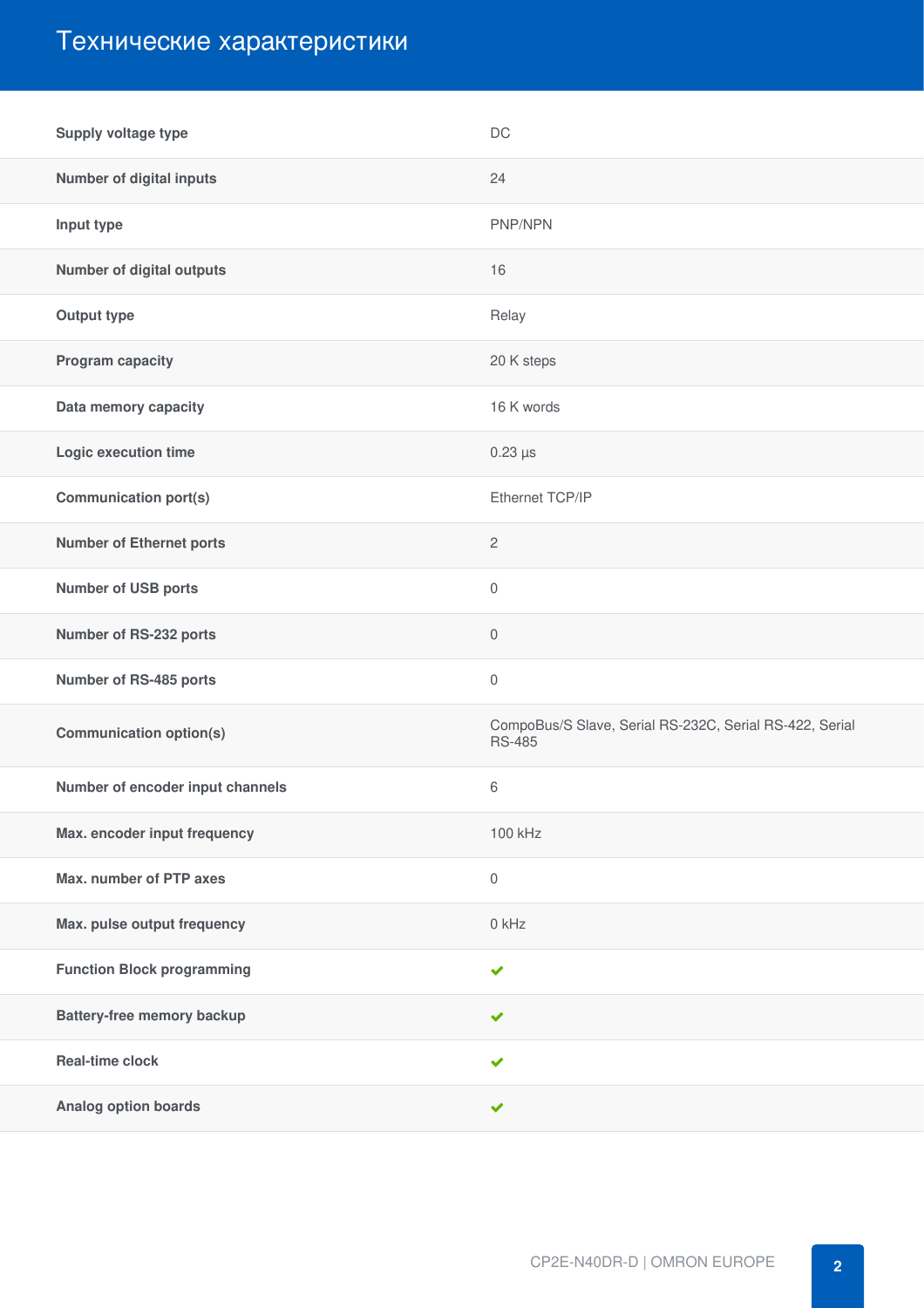| Max. number of analog I/O channels      | 32                        |
|-----------------------------------------|---------------------------|
| Max. number of local I/O points         | 160                       |
| Max. number of expansion units          | $\ensuremath{\mathsf{3}}$ |
| <b>Built-in auxiliary 24 VDC output</b> | 0 <sub>m</sub> A          |
| <b>Operating temperature range</b>      | $-20-60$ °C               |
| Height                                  | 90 mm                     |
| Width                                   | 150 mm                    |
| <b>Depth</b>                            | 80 mm                     |
| Weight                                  | 0 <sub>g</sub>            |

## Дополнительные принадлежности

| CP1W-ADB21        | I/O option board (only CP1L-EL/EM port 1 or 2), 2 x analog inputs 0<br>to 10 V, resolution 1/4000 or 0 to 20 mA, resolution 1:2000 |
|-------------------|------------------------------------------------------------------------------------------------------------------------------------|
| CP1W-CIF01        | CP1 RS-232C (15 m max.) serial communication option board                                                                          |
| CP1W-CIF11        | CP1 RS422/485 (50 m max.) serial communication option board                                                                        |
| CP1W-CIF12-V1     | CP1 RS422/485 (isolated 500 m max.) serial communication option<br>board                                                           |
| CP1W-CIF41        | CP1 Ethernet communications option, 1 x RJ45 socket                                                                                |
| <b>CP1W-CN811</b> | I/O expansion cable for CP1-series, 80 cm                                                                                          |
| CP1W-DAB21V       | I/O option board (only CP1L-EL/EM port 1 or 2), 2 x analog outputs 0<br>to 10 V, resolution 1:4000                                 |
|                   |                                                                                                                                    |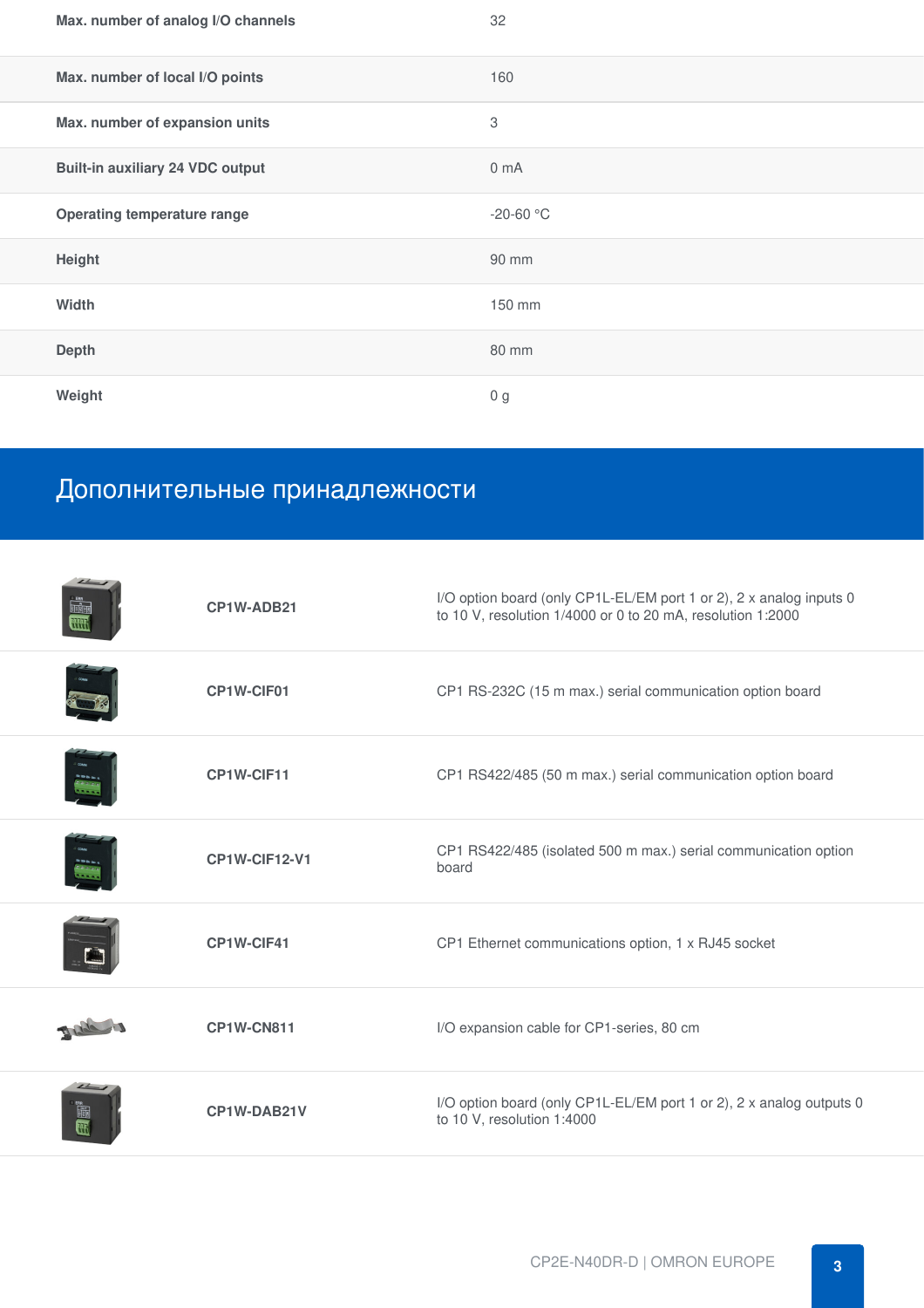|             | CP1W-MAB221           | I/O option board (only CP1L-EL/EM port 1 or 2), 2 x analog inputs 0<br>to 10 V, resolution 1:4000 or 0 to 20 mA, resolution 1:2000, 2 x<br>analog outputs 0 to 10 V, resolution 1:4000 |
|-------------|-----------------------|----------------------------------------------------------------------------------------------------------------------------------------------------------------------------------------|
|             | CP2W-BAT02            | CP2-series Battery - Optional                                                                                                                                                          |
| - 633444444 | CP2W-CIFD1            | CP2-series Serial Option board 2 x RS-232 ports                                                                                                                                        |
|             | <b>CP2W-CIFD2</b>     | CP2-series Serial Option board 1 x RS-232, 1 x RS-485 ports                                                                                                                            |
|             | <b>CP2W-CIFD3</b>     | CP2-series Serial Option board 2 x RS-485 ports                                                                                                                                        |
|             | <b>CXONE-LT01-EV4</b> | CX-One Lite v4.x software, for Windows 2000/XP/Vista, single-user<br>licence only, (requires CDs, CXOne-LTCD-EV4), limited to program<br>the CPx PLC platform                          |
|             | XS6W-6LSZH8SS200CM-B  | Ethernet patch cable, F/UTP, Cat.6A, LSZH (Blue), 2 m                                                                                                                                  |
|             | XS6W-6LSZH8SS300CM-B  | Ethernet patch cable, F/UTP, Cat.6A, LSZH (Blue), 3 m                                                                                                                                  |

### Дополнительно



**Модули [расширения](https://industrial.omron.ru/ru/products/cp1w-expansion-units) CP1W** Расширьте возможности своего компактного ПЛК

CP2E-N40DR-D | OMRON EUROPE **4**